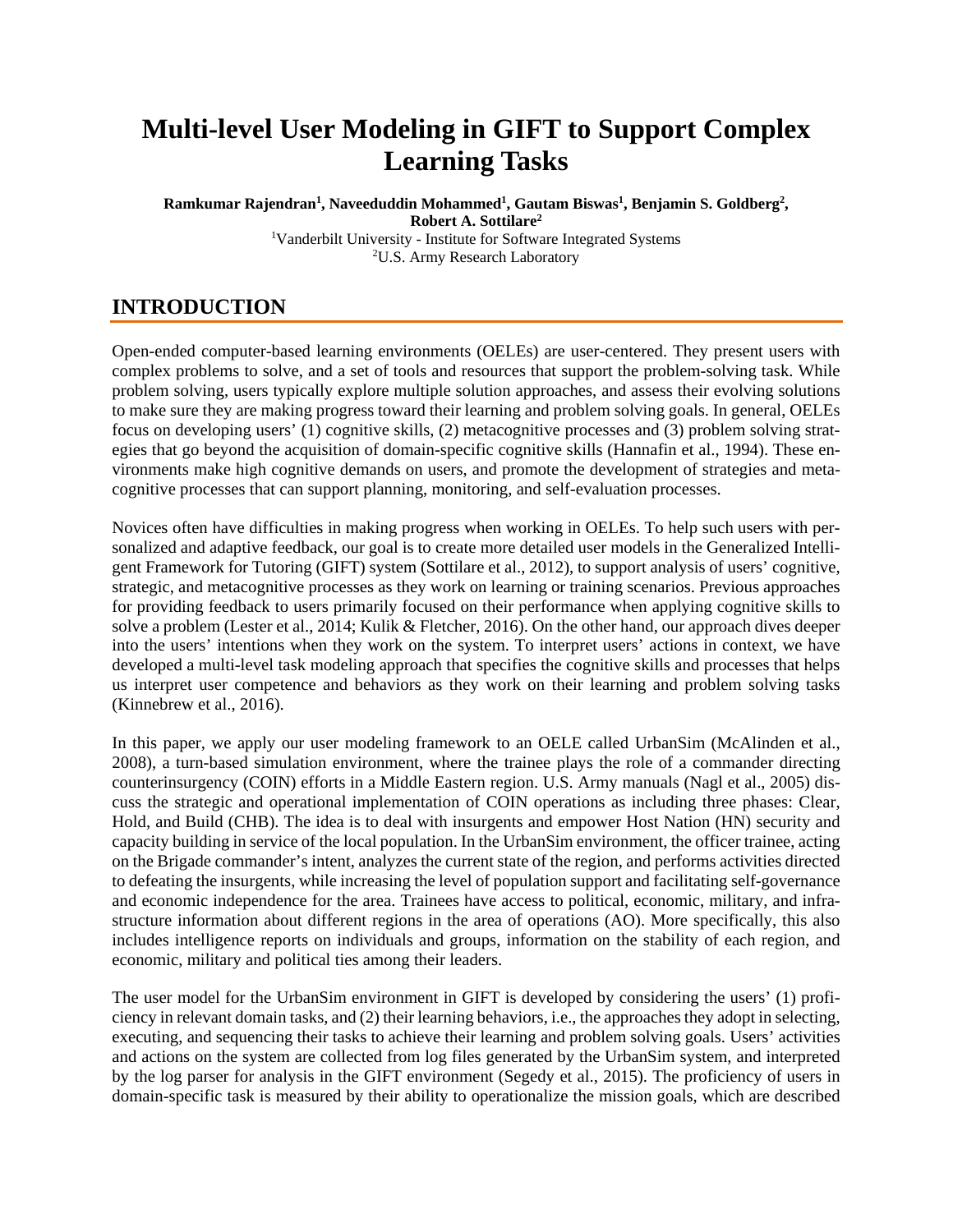by six Lines of Effort (LOE) measures. The six LOEs corresponding to the primary goals of most counterinsurgency operations are (1) Civil Security, (2) Governance, (3) Host Nation Security Forces, (4) Essential Services, (5) Information Operations, and (6) Economics. Related performance measures that can be extracted from the UrbanSim log files include: (1) Population Support, (2) Political, military, economy, social, information and infrastructure (PMESII) values of each region in the AO, (3) Military Power (MP) of the insurgents groups and the HN security force, (4) Coalition Support (CS) of individuals and tribes in the regions, (5) Effectiveness (EF) of utilities such as water storage unit, sewage treatment plant and trash depot in supporting the population,  $(6)$  Capacity  $(CA)$ , that is the state of operations of infrastructures such as airport, hospitals and school.

In addition, we also analyze and interpret a set of strategies that we believe will further help us characterize the users' problem solving and decision making approaches, and their performance in the UrbanSim environment. The ability of the users to strategically implement the CHB doctrine is UrbanSim specific, but the other strategies: Situational Awareness (SA), Tradeoff Analysis (TA) and Second and Third order Effects (STE) of actions, are more general, and very likely apply to other problem solving and decision making scenarios. In GIFT, we compute users' proficiency in each strategy by using their links to the relevant UrbanSim activities and actions, as well as users' relevant performance measures (see last paragraph) provided by the UrbanSim system. The UrbanSim user model was developed by performing task analysis, consulting knowledgeable experts, and by analyzing users' interactions with UrbanSim from research studies that we conducted in past two years. In this paper, we will present our approach and demonstrate the effectiveness of the user-modeling scheme in providing instructional feedback to the users.

# **PROPOSED USER MODEL IN GIFT**

Our proposed user-modeling framework implemented in the GIFT framework is illustrated in Figure 1. We have developed a three-tier hierarchical user model for monitoring and capturing users' cognitive skills, problem-solving strategies, and their metacognitive processes within the GIFT tutoring framework. The bottom layer of our user model derives information from logs of user activities collected from the training environment (e.g., UrbanSim).



**Figure 1. Three-Tier Hierarchical User Model**

The middle layer of our user-modeling framework captures users' proficiency on problem solving strategies, which represent meaningful sequences (combinations) of cognitive skills, and provide the link to higher level tasks and goals that the user is trying to accomplish (Kinnebrew, et al., 2016), e.g., clear the area of insurgents to help establish local governance. The top layer captures users' proficiency on metacognitive processes that considers the users' intent in using a skill or strategy, as well as their monitoring,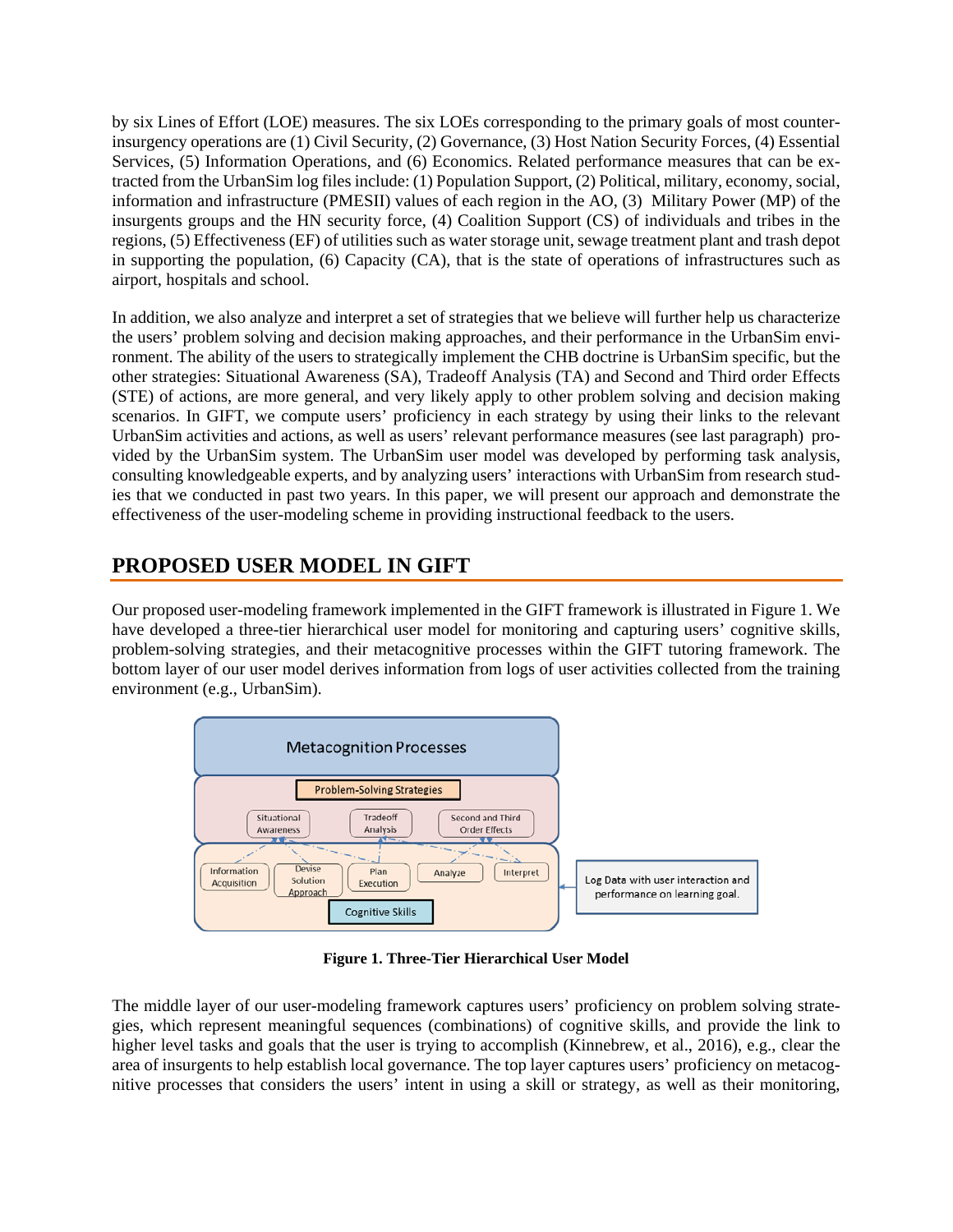evaluation, and reflection behaviors as they work on the system. Strategies comprise an important component of metacognitive knowledge; they consist of declarative, procedural, and conditional knowledge that describes its purpose and when and how the strategy should be implemented (Schraw et al., 2006). In other words, we conjecture that strategies are an important component of the planning and evaluation phases in metacognition. An important goal that we have adopted in our work is to monitor and infer users' strategies as they work on complex open-ended problems, and provide adaptive support to help them improve their overall performance in their problem solving tasks. Problem solving strategies and metacognitive processes should be defined and apply generally across problem solving tasks. Therefore, we have designed the top layers of the user model to be accessible across different training environments that may be linked to GIFT.

#### **A Hierarchical Task Model**

Our OELE task model in GIFT is represented as a directed (acyclic) graph, which provides a successive, hierarchical breakdown of the primary tasks into their component subtasks in the OELE. At the lowest levels of the hierarchy, the tasks are linked to the observable actions in the OELE. The top level of the model identifies the three broad classes of OELE tasks related to: (1) information seeking and acquisition, (2) solution construction and refinement, and (3) solution assessment. Each of these task categories is successively broken down into three levels that represent: (1) general task descriptions that are common across many OELEs; (2) learning environment specific instantiations of these tasks; and (3) observable actions in learning environment through which users can accomplish their tasks.

#### **Implementation of Three-Tier Hierarchical User Model in GIFT**

The GIFT environment consists of three primary modules: (1) a user module, (2) a domain module, and (3) a pedagogical module. The domain module contains the domain-specific knowledge file (DKF), which defines (1) the course structure, (2) tasks, (3) concepts, (4) priorities and conditions to assess users' correct application of the concepts, and (5) instructional strategies to provide feedback or adaptive content to the user. In GIFT domain module, the concepts and condition to assess those concepts are represented as flat computational structure. GIFT concepts are assessed using the following performance metrics: (1) *Assessments*, measured as Below, At, and Above Expectation, (2) *Competence*, a value that captures the users' competence on the concept ranging between [0.0, 1.0], (3) *Confidence*, a value that represents the system's confidence in the assessment ranging between [0.0, 1.0], and (4) *Priority*, a unique value that defines the importance of a concept compared to the other concepts, and it is used by the instructional strategy handler to select the concept on which the system provides feedback.

To study how a user's competence evolves as they work on their tasks, we have added a performance metric to GIFT called *Trend* whose values range between [-1, 1]. In our work, we have adopted a simple trend measure that is computed over the user's last two turns.

$$
Trend = Max ((Pi - Pi-1), (Pi-1 - Pi-2)) (1)
$$

In order to implement, test and validate our proposed user model shown in Figure 1, we modified the GIFT DKF to represent the multiple concept types as a hierarchical structure. The modified GIFT DKF structure is shown in Figure 2. To measure the users' competence on cognitive skills, problem-solving strategies and metacognitive processes, we apply a bottom-up computational approach. First the users' performance on cognitive skills is computed from the parsed data extracted from the log files. The relevant user proficiencies on cognitive skills are then aggregated to derive the competence, confidence, and trend values for problem-solving strategies, which in turn forms the basis for computing these values for metacognitive processes.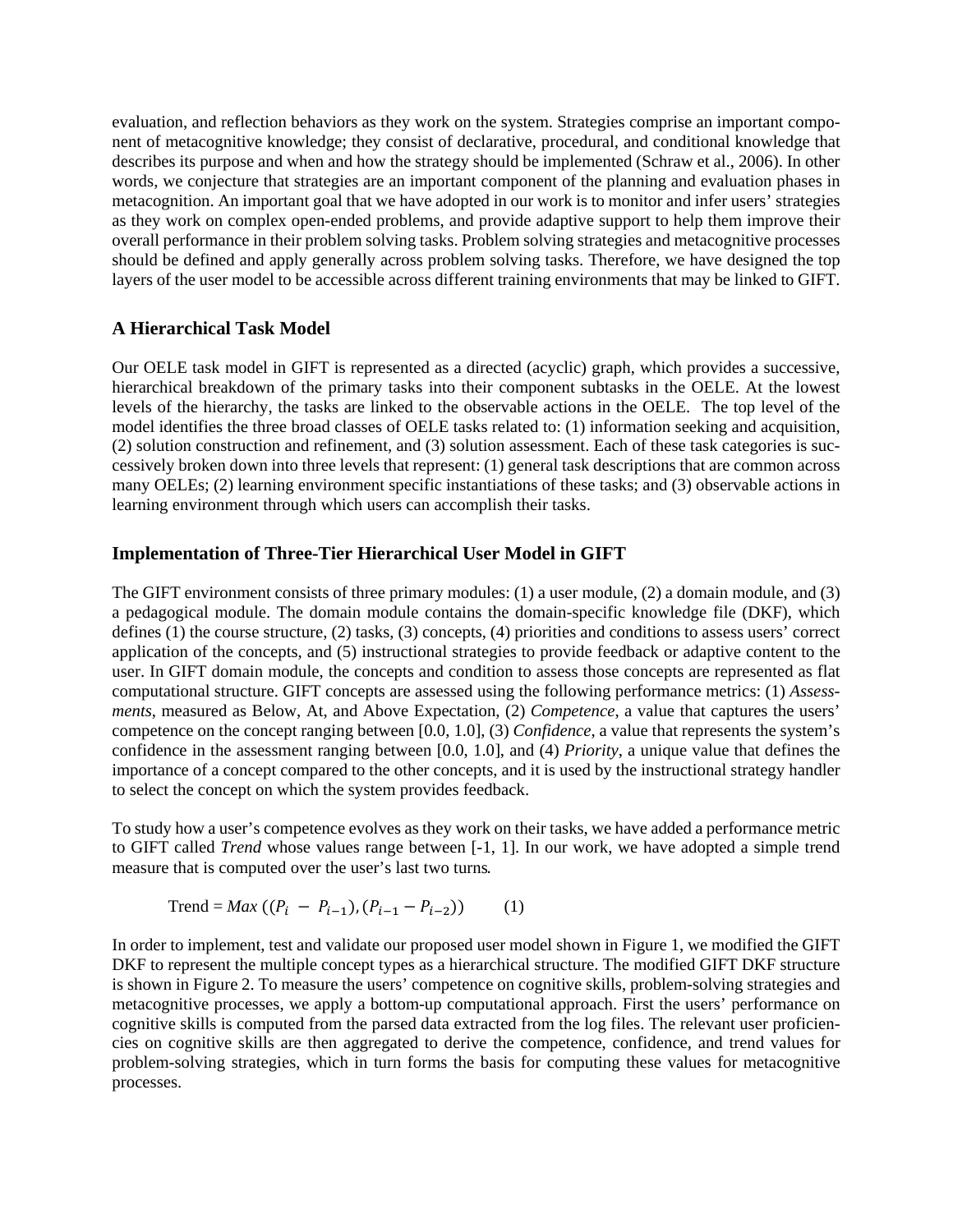

**Figure 2. Implementation of Hierarchical User Model in GIFT**

Our instructional strategy algorithm builds on this hierarchical structure and the performance metrics that we derive for each level. The algorithm analyzes the performance metrics top-down on the hierarchical structure, starting from the metacognitive level. It checks the competence and trend values of its child nodes (i.e.), the strategy nodes and picks the child node that has the least competence and a negative or flat trend. Then the algorithm repeats the analysis on its child nodes (cognitive skills). If the user is deficient in cognitive skills (i.e., their performance values for cognitive skills are below a threshold), the algorithm will pick one of the cognitive skills for feedback, otherwise, it focuses on the higher-level selected strategy for feedback. If the user has shown sufficient proficiency at the strategy level, then the algorithm selects a metacognitive process node for feedback.

Overall, this hierarchical user modeling structure and corresponding instructional algorithm has significant advantages. First, it explicitly captures the different processes that are important for learning decision-making and problem solving, and the relations between these processes. As a result, problem-solving strategies and cognitive skills are distinguished from domain specific skills, and they can be used across different learning and training systems that are linked to GIFT. More sophisticated instructional strategies can be implemented by combining the bottom-up and top-down analyses, allowing for more accurate assessments of the users, and increasing the scope of the feedback that may be provided to the users. We demonstrate some preliminary work that shows the effectiveness of our approach, but hope to demonstrate the full capabilities of this approach in future work.

# **IMPLEMENTATION OF THE USER MODEL FOR URBANSIM**

In UrbanSim, the overall progress toward meeting COIN goals is represented by an aggregate measure called the Population Support (PS). Population support is derived from the coalition support in the regions for the U.S. armed forces. Users' adherence to the U.S. Armed forces Brigade Commander's intent or goals for the counterinsurgency operations, are measured as six Lines of Effort (LOE) scores. The LOE values are an aggregate of the Political, Military, Economic, Social, Information, and Infrastructure (PMESII) scores associated with each region in the area of operations (Tscholl, et al., 2016 & Tscholl, et al., 2016b).

As discussed earlier, user behaviors in the UrbanSim environment are derived from their interactions with the environment captured in the form of log files. To interpret users' activities in UrbanSim within the GIFT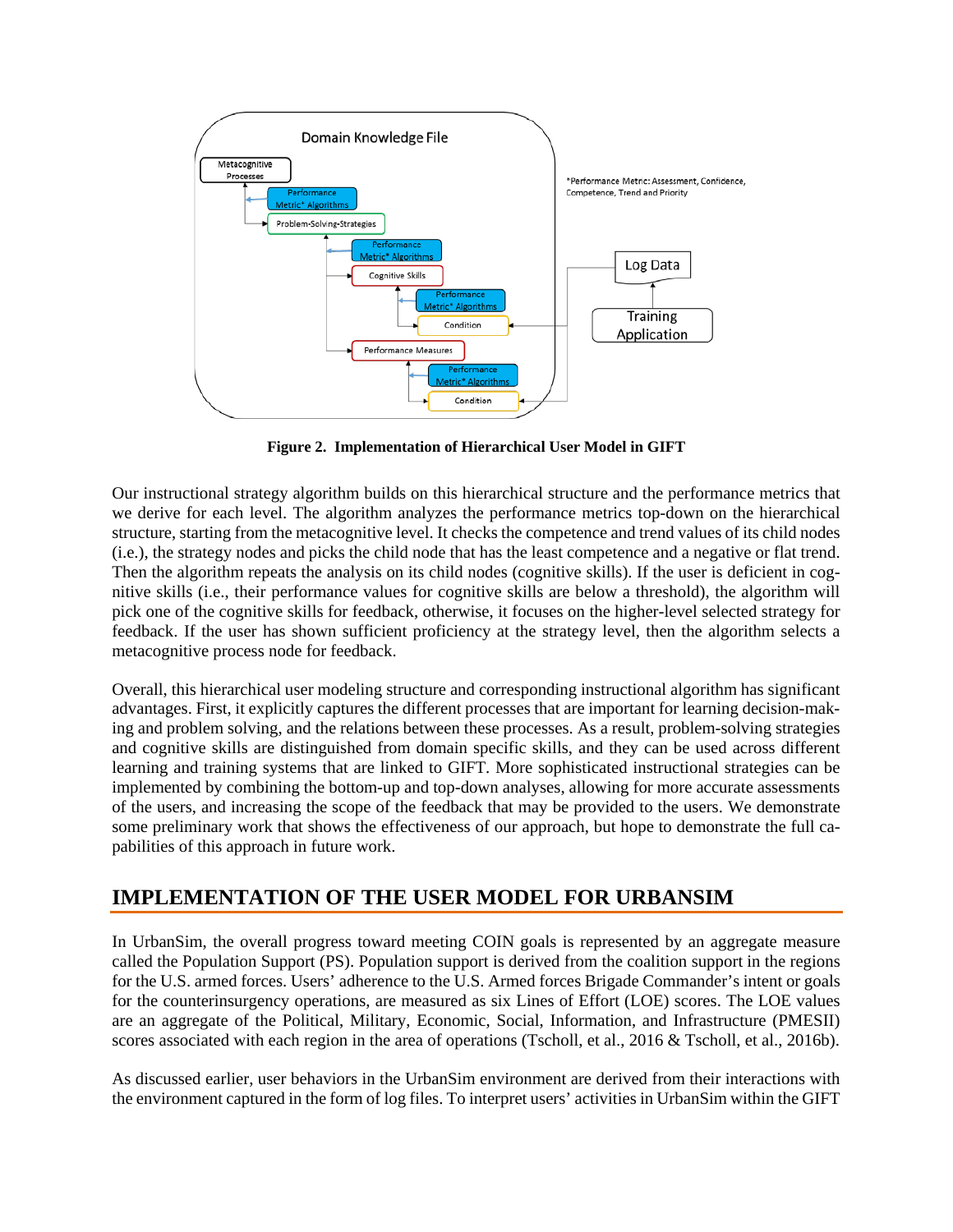tutoring framework, we classify their interactions with the system into two types: (1) *Actions* and (2) *Operations*. Actions represent users' interaction with UrbanSim recorded as messages in the UrbanSim log files. UrbanSim permits 43 different actions related to acquiring information in the COIN scenario. Example actions include view Intel reports and study trends (graphs). Operations are commands assigned to the units to perform on a region or individual. UrbanSim has repertoire of 21 different counterinsurgency operations that apply to an area of operation (AO). Example operations include patrol neighborhood, cordon and search, and host meetings with specific individuals.

#### **The Hierarchical Task Model in UrbanSim**

Figure 3 illustrates the hierarchical task model we have created for the UrbanSim counterinsurgency game. At the lowest level, subtasks related to information acquisition, solution construction, and solution assessment are linked to users' observable behaviors (actions and operations) in UrbanSim. Information seeking and acquisition involves understanding mission goals, identifying, evaluating the relevance of, and interpreting information to make logical decisions in the context of the overall mission goal and the current task. Solution construction and refinement tasks involve applying information gained to devise the solution approach (e.g., changing the actions in the sync matrix). Finally, solution assessment tasks involve interpreting the results of metrics provided by the system, such as the PS, LOE, PMESII, and CS values, to analyze, and if necessary, refine the solution approach.

The task model structure with accompanying computational algorithms are used to infer the users' generic cognitive skills. Similarly, we measure the users' proficiency on domain specific cognitive skills, i.e., their understating of clear (C), hold (H) and build (B) based on the operations selected by the user for their last few turns in the game. In order to measure the C, H, and B values for each turn, the regions in the AO are classified as clear, hold or build based on their corresponding Political and Military values. We adopted the classification of clear, hold, and build operations from (Vogt, 2012, p. 50) and also by consulting our domain experts in the ROTC program at Vanderbilt University. At every turn, we check to see if the clear, hold, and build operations are conducted in appropriate regions, and use this analysis to compute the users' proficiency in C, H and B.



**Figure 3. UrbanSim Hierarchical Task Model**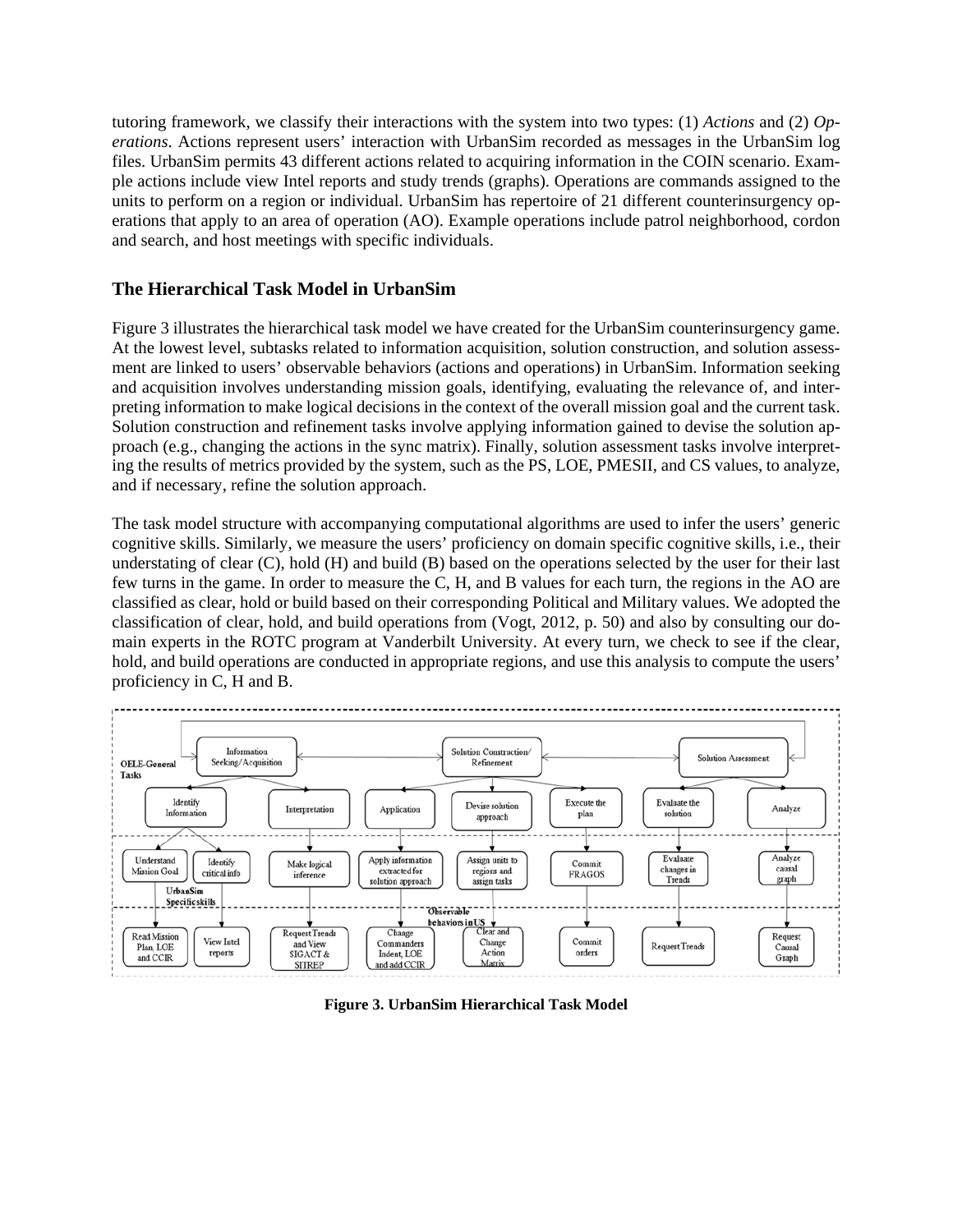#### **Problem-Solving Strategies in UrbanSim**

The goal of the UrbanSim learning environment is to help users understand the complexity of Counterinsurgency (COIN) operations, and apply strategies and decision-making skills to overcome these complexities. Successful application of the CHB strategy in complex counterinsurgency environments requires the trainee officer to develop and apply a number of additional strategies. In our work, we have identified three such strategies.

- **1)** *Situational awareness (SA)*: ability to identify and interpret key information in the Area of operations (AO) and develop a common operating picture (COP). This requires performing mission analysis as described in (McAlinden, et al., 2008).
- **2)** *Trade-off analysis (TA)*: a methodology for choosing operations taking into account the limited resources available, such as CERP funds, and units to conduct operations. Typically trade-off analysis may involve prioritizing operations to be conducted in different regions of the AO and then selecting and performing the high priority operations, while setting aside lower priority ones*.*
- **3)** *Second and third order effects (SOE)*: analyzing and predicting the effects of operations that are compatible with a prescribed end goal. An important consideration here is the decision to conduct lethal versus non-lethal actions realizing the direct and indirect effects that each of these operations may have on future CHB operations. Analyzing second and third order effects contributes significantly to both mission planning and evaluation.

In order to solve a complex task, it is clear that these strategies cannot be applied independently. For example, the user may first apply SA to generate a COP that takes into account the different regions, their military, political, and economic status, as well as the actors of significance in the current COP. A more complete understanding of the COP helps the user select appropriate COIN operations using the CHB strategy. However, given the limited number of personnel and budget available, the user has to determine a number of relevant operations that could be enacted, but perform tradeoff analysis between possible courses of actions to pick ones that best match the commander's intent (increase LOE values) and contribute to the overall goal, i.e., PS. The effects of the operations selected are provided as performance feedback and trend analysis to the user. In addition, after a few turns they may also review the effects of past operations to study second and third order effects, which can govern the selection of future operations.

#### **GIFT User Model for UrbanSim**

In order to analyze the users' proficiency on COIN operations in UrbanSim, we first analyze the Brigade commander's intent provided to the user at the start of the game. For example, this analysis provided the key goals to pursue in the Alhamra-2 scenario (a fictional Iraqi city, based very loosely on the conditions seen in the northern Iraqi city of Tal Afar): (1) stop influx of insurgents into the area of operations (AO), (2) improve effectiveness of utilities, such as, water, electric, trash depot and sewage plant, (3) ensure that the Iraqi security force (ISF) have local, reliable leadership, and is adequately funded and trained, and (4) build the regions' infrastructure to achieve economic viability. The performance on these key tasks are measured using performance measures Users' performance on these key metrics are extracted from UrbanSim log file.

We implemented GIFT user model for UrbanSim to measure the user's performance on cognitive skills, problem solving strategies, and metacognitive processes for each turn. For lack of space, we do not discuss the assessment of all problem-solving strategies in this paper. Instead, we discuss the algorithms for measuring users' Situation Awareness and Tradeoff Analysis strategies.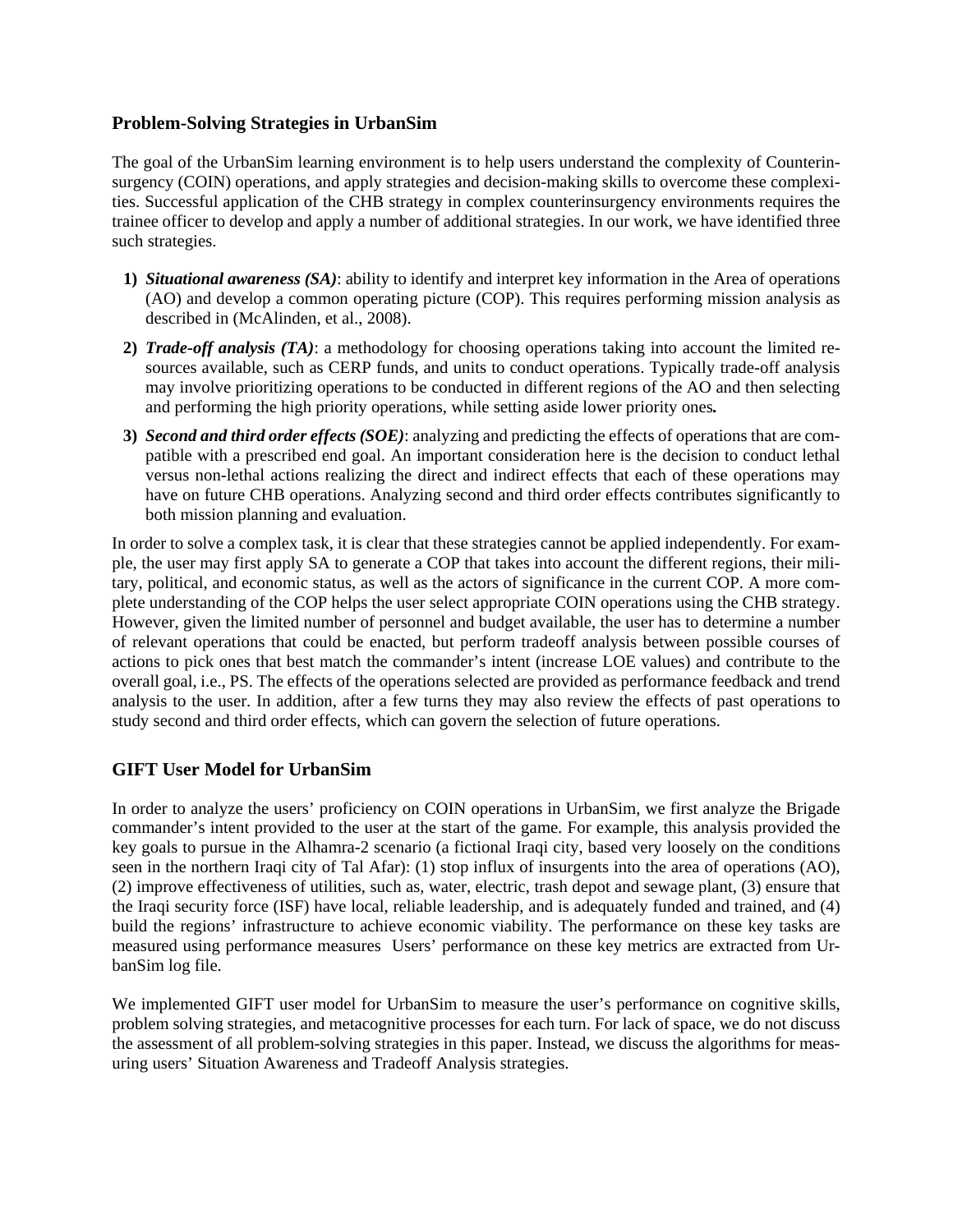#### **Tradeoff Analysis and Situational Awareness**

Tradeoff Analysis measures the users' decision-making proficiency in choosing current operations, taking into account the limited amount of funds and personnel that are available to them. Tradeoff analysis focuses on the user's ability to choose operations that create a balance between performance measures, such as Effectiveness, Military Power, Capacity, and Coalition Support. Therefore, given the limited resources, trade-off analysis may involve prioritizing operations to be conducted in regions, and then performing the operations that maintain priority and balance. We have developed an algorithm (Algorithm 1) that uses information from the UrbanSim log data to compute the user's competence in TA. The first step of the algorithm classifies the AO regions as clear, hold or build using their corresponding Political and Military values. Overall the AO is categorized to be in a particular phase (C, H, or B) if the number of regions in that category exceed that of the other two. The TA measure for a user is then incremented if the actions and operations performed lead to an increase of the corresponding metrics as shown in Algorithm 1.



**Algorithm 1: To measure users' competence on Tradeoff Analysis in UrbanSim environment.** 

In general, if a user only selects operations that improve one or the other, then their ability to perform tradeoff analysis must be low. For example, if user performs operations that improve the values of capacity of infrastructure, military power of Iraqi security force and coalition support, then the user demonstrates good TA strategies.

Situational awareness (SA) measures the users' ability to identify and interpret key information in the area of operation (AO). In order to measure users' competence in SA, we analyze their performance in meeting the brigade commander's intent using performance measures, for example, the Coalition Support (CS), and Effectiveness (EF) of utilities. A sample of our algorithm to measure users' proficiency in SA during Hold phase is given in Algorithm 2. If we detect that the trend of any performance measure is negative, we consider the user's SA performance is low, hence, we further analyze the users' awareness of the environment in which they are operating. To understand the environment, the user needs to perform actions, such as read the mission statement, and understand the political, economic and military network of individuals and groups in the AO. We operationalize these actions as subtasks as described in the task model, Figure 3. List of subtasks required for SA are Identify, Interpret, Apply and Devise Solution. We check, whether the user has done these subtasks and then performed operations to improve the performance. If the user has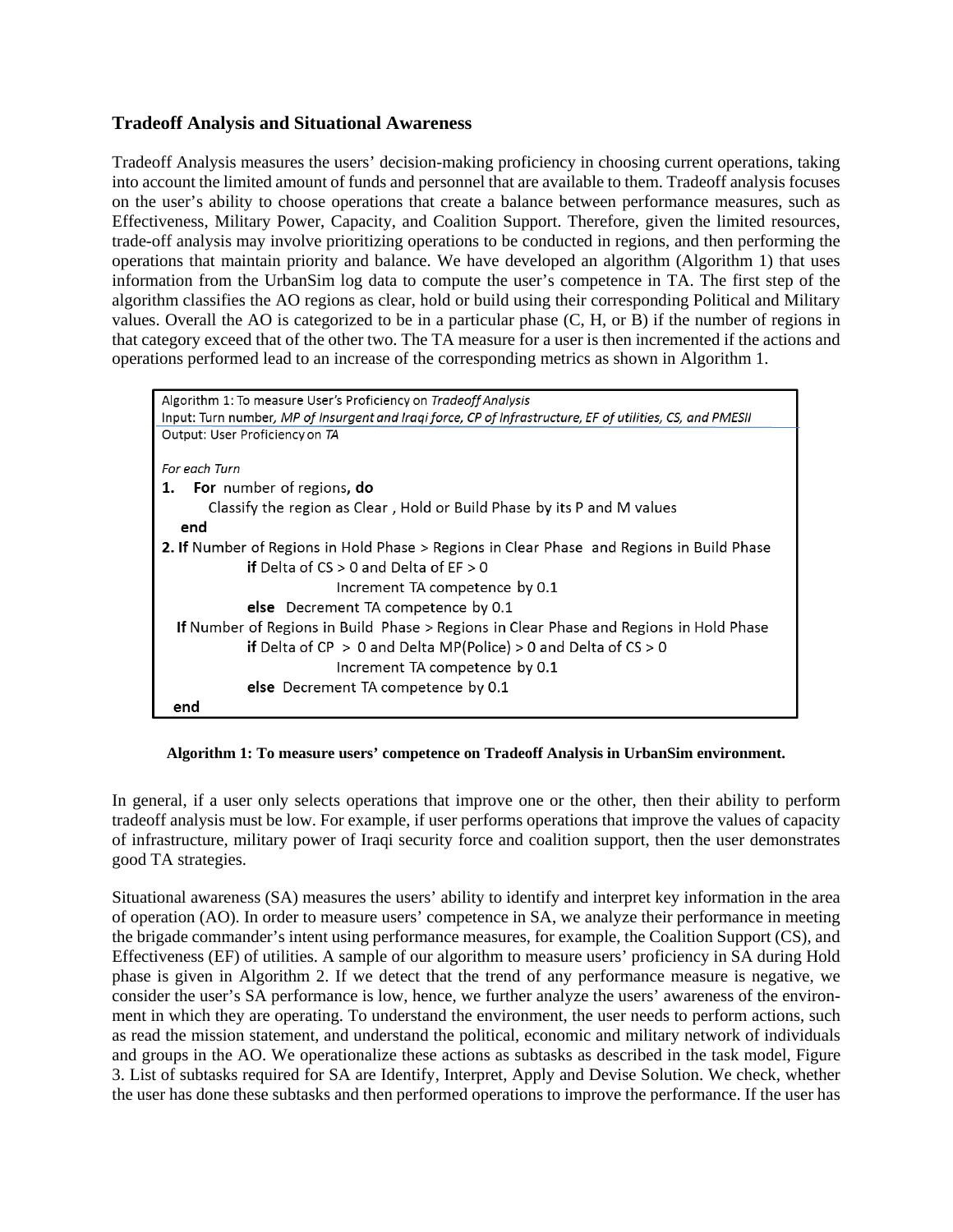performed these subtasks and trend of any performance measure is negative then we trigger a conversation with the user to further probe their awareness. Based on users' response in the conversation tree the competence of SA is updated.

| Algorithm 2: To measure user's proficiency on Situational Awareness                              |
|--------------------------------------------------------------------------------------------------|
| Input: MP of Insurgent and Iraqi force, CP of Infrastructure, EF of utilities, CS, and PMESII    |
| Output: User proficiency on SA values                                                            |
| Initial SA competence = 0.0                                                                      |
| For each Turn                                                                                    |
| 1. For number of regions, do                                                                     |
| Classify the region as Clear, Hold or Build Phase by its P and M values                          |
| end                                                                                              |
| 2. If Number of Regions in Hold Phase > Regions in Clear Phase <i>and</i> Regions in Build Phase |
| If Delta of $CS > 0$ and Delta of $EF > 0$                                                       |
| Increment SA competence by 0.1                                                                   |
| else                                                                                             |
| If Average of Tasks(Identify, Interpret, Apply and Devise Solution) > 0.3                        |
| Start Conversation to user to check coherence between their action and operation.                |
| Update SA competence based on user's response.                                                   |
| else                                                                                             |
| end                                                                                              |

**Algorithm 2: Snippet of algorithm to measure users' competence on Situational Awareness**

### **RESULTS**

We validated the user model by correlating users' proficiency on problem solving strategies with their performance in domain-specific task.

**Participants**: Fourteen senior ROTC students at Vanderbilt University participated in our study. These students worked in pairs during two separate 2-hour sessions (approximately one month apart). Due to absences, these 14 students made up eight different groups over the two sessions, with four groups remaining the same for both sessions.



**Figure 5: User performance on Population support for 8 turns**

**Procedure:** Students used UrbanSim to practice and apply their knowledge of COIN principles in two scenarios: Al-Hamra and Al-Hamra 2. The study contains following steps (1) pre-test to assess user's under-standing of COIN principles and operations, (2) Students worked on the Al-Hamra 2 scenario for approximately 90 minutes, (3) After a break of about four weeks, students worked on the Al-Hamra scenario for approximately 90 minutes followed by (4) posttest. In both sessions, the course instructor led a debriefing discussion with the students after they had worked on the two scenarios. Students' interaction with learning environment and their discussions during the study are recorded using the Camtasia software.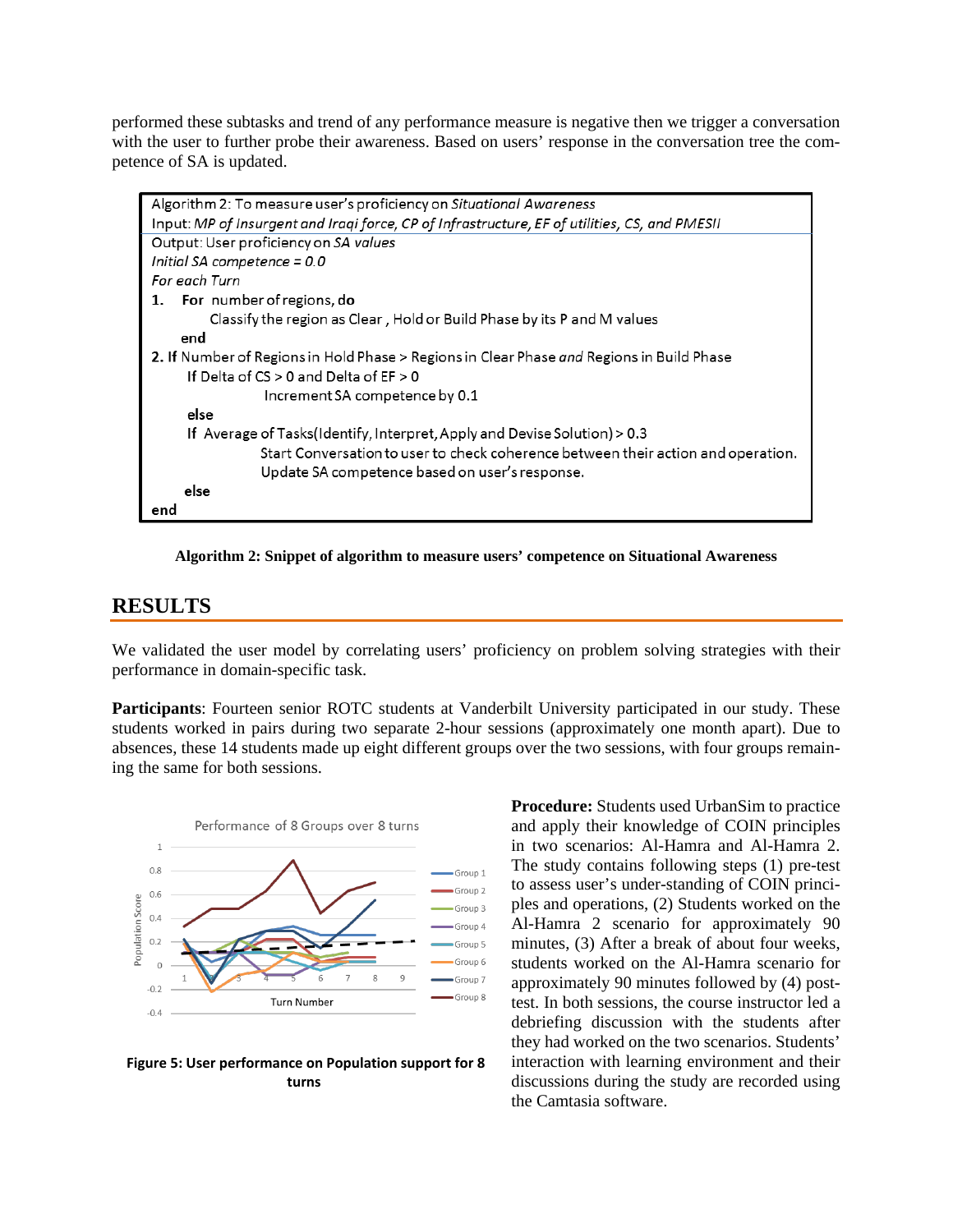**Analysis:** First, we analyzed the performance of all groups on population support for 8 turns as shown in Figure 5. Based on their performance, we separated the groups into high and low performers, as indicated by the dotted line in Figure 5. Then we selected one group from each category for detailed analysis. Figure 6, shows, for two groups, the high performing (group 7) and the low performing (group 2), their proficiency on strategies, population score and how they evolved as they interacted with the system for 13 turns. In Figure 6, the users' proficiency on SA of both groups is computed. At this stage they look to be about the same, however, group 2 was not able to maintain this proficiency level on their TA.



**Figure 6. Two User Groups Proficiency on Tradeoff Analysis, Situational Awareness and Population Support**

In the Clear phase, both groups chose operations to clear regions, and balanced use of resources. Therefore, their TA proficiency is increasing for every turn. In the Hold phase, group 7, chose operations that balanced Effectiveness of utilities versus Coalition support, hence their performance on population support (PS). Their choice of balanced operations is indicated by improved TA performance in the Hold and Build phases. As a result, they made smooth transitions from the Clear to the Hold to the Build phase. On the other hand, Group 2 did not choose operations that balanced Effectiveness versus Coalition support in the hold phase, hence their performance deteriorated and they could not make the transition from the Hold to the Build phase.

# **CONCLUSIONS AND RECOMMENDATIONS FOR FUTURE RESEARCH**

In this research work, we proposed and implemented a user model using GIFT to measure the users' proficiency on cognitive skills and problem solving strategies, which can be used across different learning environments. Moreover, from our analysis we developed an instructional strategy algorithm to provide feedback to users based on their proficiency on cognitive skills and problem-solving strategies. In future, we propose to develop algorithms to measure the users' proficiency on metacognitive processes by analyzing the proficiency and trend values of cognitive skills, problem solving strategies and their performance in the domain-specific task and conduct research study to validate our proposed user model. Inferring metacognitive processes is a challenging task, since it happens in the users mind. Therefore, we are developing a combination of detection and querying methods to infer users' metacognitive processes online as they work on the system.

## **REFERENCES**

Hannafin, M. J., Hall, C., Land, S. M., & Hill, J. R. (1994). Learning in open-ended environments: Assumptions, methods, and implications. Educational Technology, 34, 48-55.